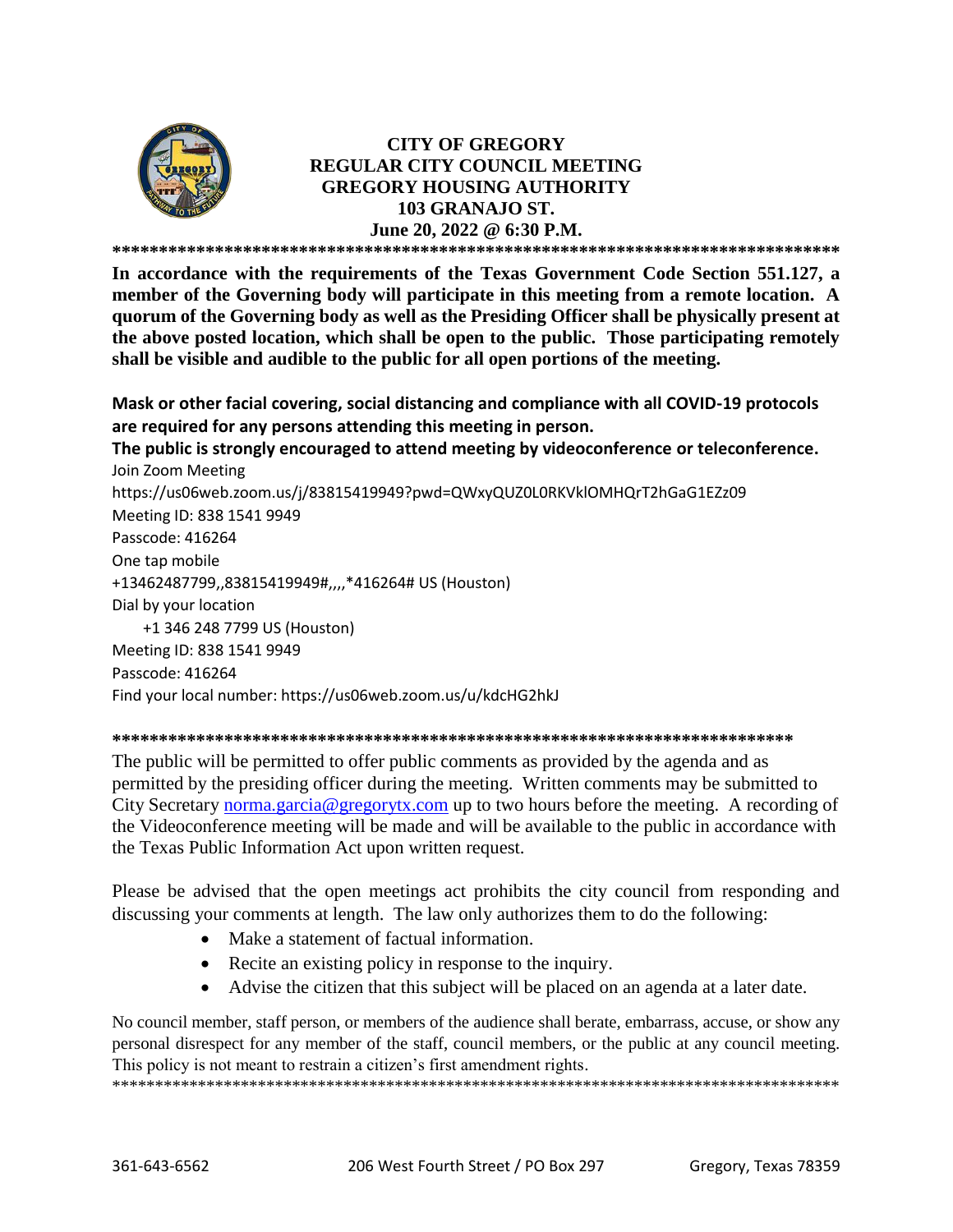# **AGENDA**

- I. CALL MEETING TO ORDER and ESTABLISH QUORUM
- II. MOMENT OF SILENCE AND PLEDGE ALLEGIANCE
- III. PUBLIC COMMENTS FROM AUDIENCE
- IV. PUBLIC HEARINGS
- V. PRESENTATIONS
	- a) GCGV Update by Mr. Paul Fritsch, GCGV President and Site Manager
	- b) Cheniere Update presentation by Mrs. Colette Walls
- VI.. CONSENT AGENDA (All of the following items are considered to be self-explanatory by the City Council and will enacted with one motion; there will be no separate discussion of these items unless a Council Member requests)
- a) Minutes of June 6, 2022
- VII. ACTION ITEMS: The following items are for consideration, discussion and action:
	- a) Consideration with possible action to approve Re-plat of 0.416 acres of land out of Block 15, Hunt Addition – Plat of Hunt Addition Block 15, Lots A  $\&$  B - Request by owner Mr. Abel Solis
	- b) Consideration with possible action to adopt Resolution 2022-06-01 for the appointment of Alderman Aaron Boyes as Primary Representative to the Participating Government Board of the Comprehensive Industrial Master Plan for San Patricio County
- III. OLD BUSINESS –
- IX. CLOSED SESSION: CLOSED SESSION: City Council will recess its open meeting and reconvene in Closed Session:
	- a) Pursuant to Texas Government Code Section 551.071 for consultation with the City Attorney and Special Counsel, to receive legal advice regarding a matter in which the duty of the attorney to the governmental body under the Texas Disciplinary Rules of Professional Conduct of the State Bar of Texas clearly conflicts with Chapter 551 of the Government Code, to include the following matters:
- X. OPEN SESSION: The City Council will reconvene into Regular Session upon conclusion Of the Closed Session and may recall any item posted for Closed Session for action, as necessary.
- XI. OTHER
	- A. REPORTS: The following items are for discussion, consideration, and action. A separate discussion or action on items listed below will be held if requested by a council member.
		- 1. City Staff
		- 2. Volunteer Fire Dept.
		- 3. Mayor and Council Members